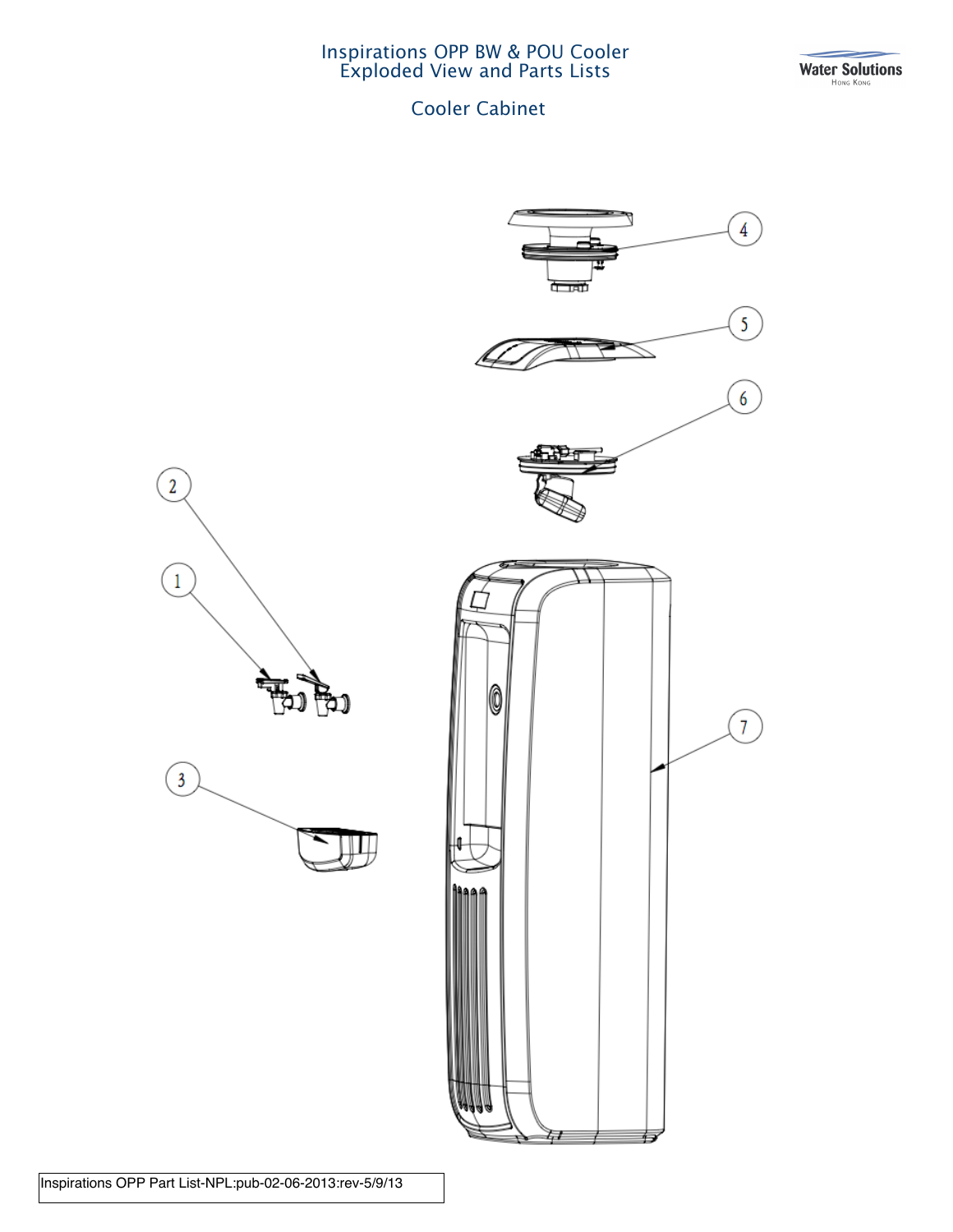| <b>Inspirations OPP Cabinet</b> |                    |                                                  |  |  |
|---------------------------------|--------------------|--------------------------------------------------|--|--|
| Item $#$                        | <b>Part Number</b> | <b>Description</b>                               |  |  |
| $\mathbf{1}$                    | 89312              | Hot Faucet - White (W/R/W) - Child Safety        |  |  |
| $\mathbf{1}$                    | 89311              | Hot Faucet - Black (BK/R/BK) - Child Safety      |  |  |
| $\mathbf{1}$                    | 89302              | Cook Faucet - White (W/W/W)                      |  |  |
| $\mathbf{1}$                    | 89318              | Cook Faucet - Black (BK/W/BK)                    |  |  |
| $\overline{2}$                  | 89314              | Cold Faucet - White (W/BL/W)                     |  |  |
| $\overline{2}$                  | 89315              | Cold Faucet - Black (BK/BL/BK)                   |  |  |
| 3                               | 90100W             | Drip Tray Assembly - Water Box and Grill - White |  |  |
| 3                               | 90100B             | Drip Tray Assembly - Water Box and Grill - Black |  |  |
| 4                               | 89138N             | No Leak® EZ-Fill® - White                        |  |  |
| 4                               | 89139N             | No Leak® EZ-Fill® - Black                        |  |  |
| 5                               | 90101              | POU Lid - White                                  |  |  |
| 5                               | 90102              | POU Lid - Black                                  |  |  |
| 6                               | 89120R             | Float Assembly with Regulator                    |  |  |
| 7                               | 90057              | Cabinet Assembly with Drip Tray - White          |  |  |
| $\overline{7}$                  | 90056              | Cabinet Assembly with Drip Tray - Black          |  |  |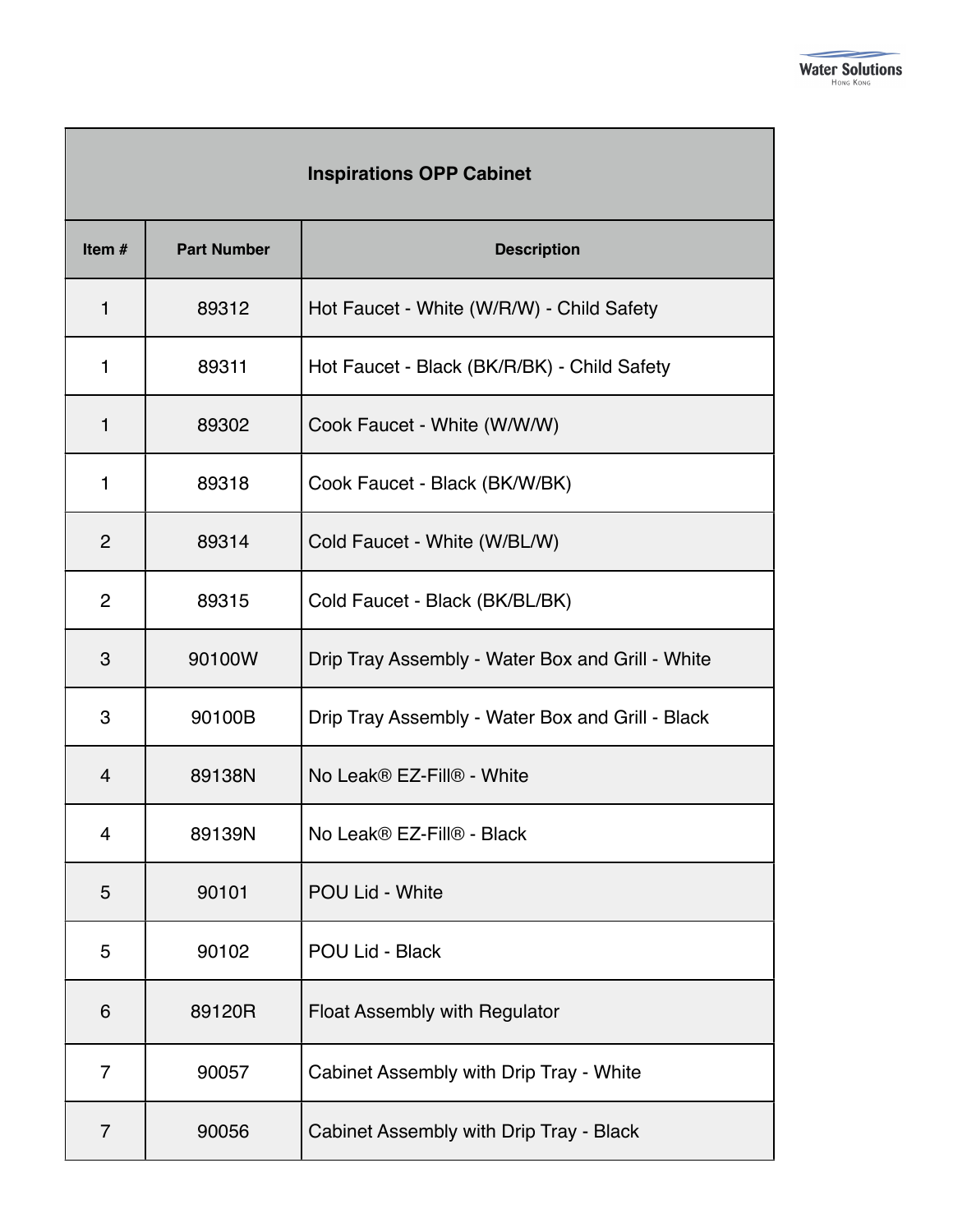## Cooler Internals





Hot and Cold